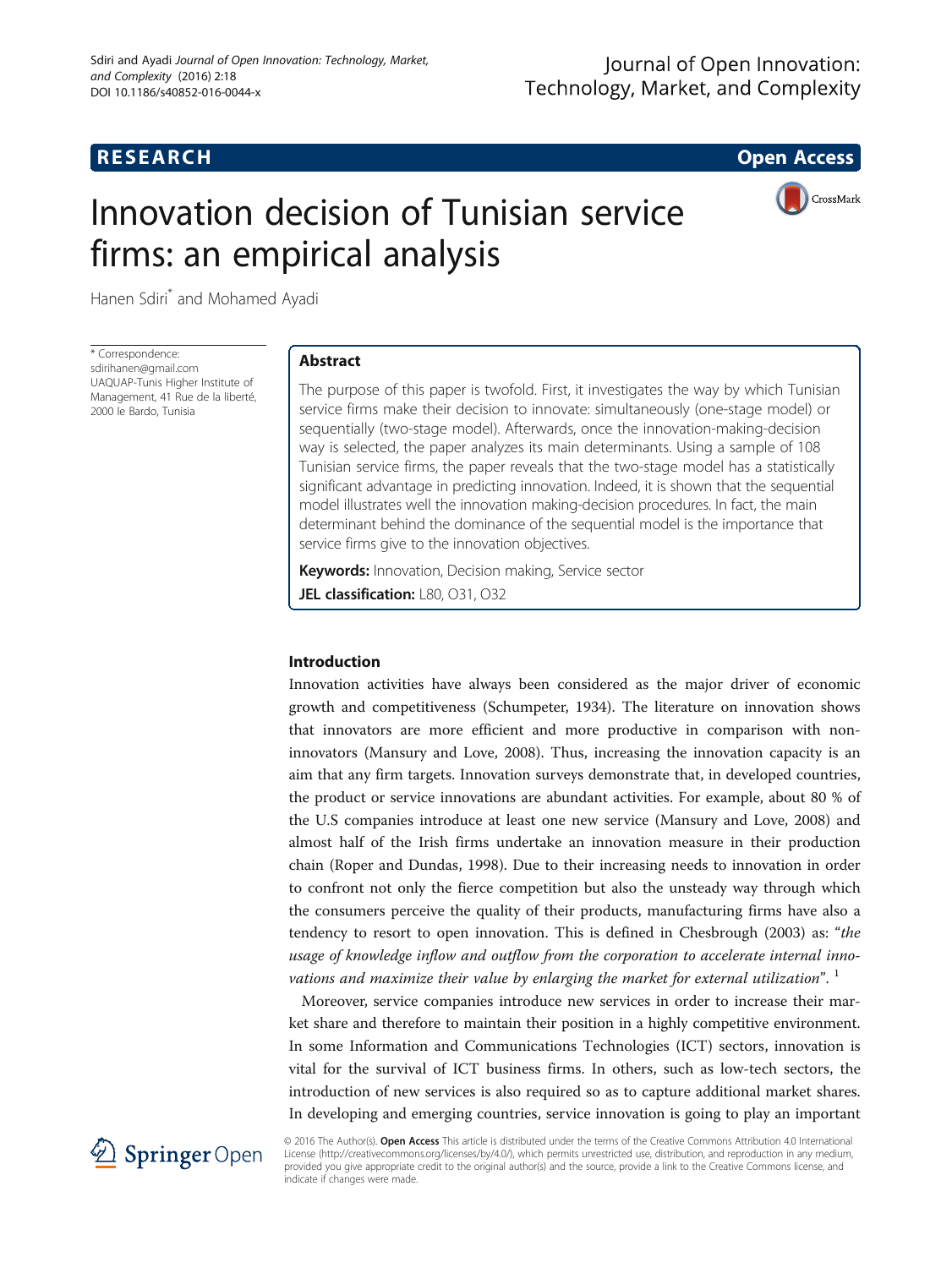role in promoting these countries' economies. However, the magnitude of such an innovation remains insufficient to meet the drastic increase in the service demand. The quickly growing interest of service firms to open innovation is also remarkable. These firms are strongly interactive. In some cases, the supply of one service by one firm requires the supply of another one by other firms. Indeed, they are urged to collaborate and exchange innovation-related ideas. This open-innovation-related behavior of service firms becomes fundamental but it is rarely studied in the empirical service innovation literature.<sup>2</sup>

Tunisia, considered as an emerging country, has devoted a remarkable endeavor to service innovation. The program called "Pour la Tunisie de demain"<sup>3</sup> has been adopted in order to support Tunisian service firms to avoid foreign competition. The program has called for the encouragement of innovative companies, the intensification of the cooperation projects, the implementation of several techno-parks and the establishment of the information society bases.

Innovation has been widely studied in the economic literature. Some empirical studies focus only on explaining the impact of innovation on the performance of manufacturing firms (Crépon et al., [1998](#page-12-0); Mairesse and Mohnen, [2003](#page-13-0); Roper and Dundas, [1998](#page-13-0) and Cainelli et al., [2006\)](#page-12-0). Other ones analyze the determinants of innovation and the role of external linkages while introducing external control factors such as the firm's size and age (Duguet, [2006;](#page-12-0) Raymond and St-Pierre, [2010](#page-13-0)). The study of the determinants and effects of innovation distinguishes merely between two types of innovation: product innovation and process innovation. Other studies distinguish between new-to-market and new-to-firm service innovation, which makes up the object of our paper. New-to-firm means that innovation is going to be new to the firm but it has been already launched by the competitors. New-to- market assumes that the firm is the first and the sole to have launched a new service on the market.

The recent works are not delimited to the analysis of the pre-cited determinants of innovation, but they are interested in analyzing the innovation decision-making procedure. Du et al. [\(2007\)](#page-12-0) are the first to examine this procedure but for the case of Irish manufacturing firms. However, to our best knowledge, no one has yet explored service innovation decision-making for emerging countries and more precisely for Tunisia.

In this paper, we address the following two questions: how do Tunisian service firms make their decision to innovate? Are these decisions simultaneous or sequential? Broadly speaking, we consider two alternative models of the innovation decision: the one-stage model (where the innovation choice is simultaneous) and the two-stage model (where the innovation choice is sequential).

The paper is organized as follows. Service innovation analysis presents a brief literature review on innovation decision. [Models and estimations](#page-3-0) sets out the econometric models. [Data and variables](#page-4-0) contains a description of the data set and the variables used in the empirical analysis. The results of the empirical analysis are in [Empirical re](#page-7-0)[sults](#page-7-0). [Conclusions](#page-11-0) synthesizes the main empirical findings.

#### Service innovation analysis

We distinguish between the literature that deals with the types of service innovation and the one that investigates the innovation decision.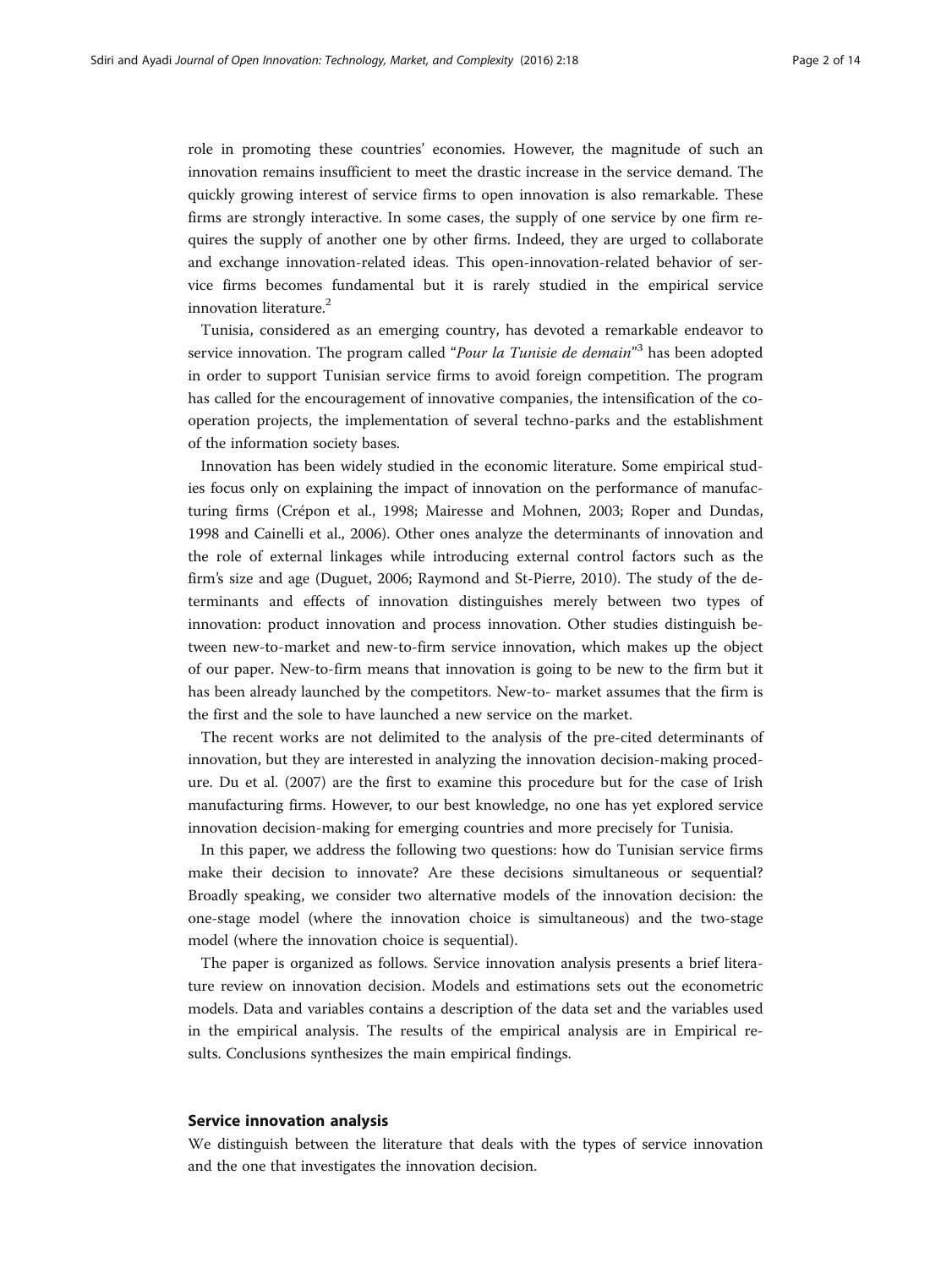#### Types of service innovation

Numerous are the studies that have identified the main patterns that innovation holds. According to the OCDE ([2005](#page-13-0)) innovation report, innovations are classified into four categories: product innovation, process innovation, organizational innovation, and marketing innovation. A product innovation is the introduction of some significant changes in the product characteristics. Process innovation represents significant changes in both production and distribution methods. The organizational innovation is defined as the new management forms that firms adopt. The marketing innovation takes the form of carrying on new commercialization method (for instance, change in the product design, product pricing method, etc.).

Gallouj and Weinstein [\(1997](#page-12-0)) consider products as a result of characteristics and skills series. In the same line with Gallouj and Weinstein [\(1997\)](#page-12-0), Mansury and Love ([2008](#page-13-0)) show that product innovation patterns, mainly developed for the manufacturing industry, may not apply easily to services. They insist on the fact that the traditional distinction between product and process innovation is less useful in the service context. The reasons behind this fact are related to the ambiguous nature of service outputs and the simultaneous production and consumption of services. Other frameworks distinguish between radical innovation and incremental innovation (Sundbo and Gallouj, [1998](#page-13-0)). This distinction has been the object of some empirical studies. For instance, Brouwer and Kleinknecht [\(1996\)](#page-12-0) have studied it for Netherlands, Duguet ([2006](#page-12-0)) for France, Baldwin and Hanel ([2003](#page-12-0)) for Canada, Mansury and Love ([2008](#page-13-0)) for USA and finally Lööf and Heshmati [\(2006\)](#page-13-0) for Finland, Norway and Sweden.

# The innovation decision

Cabagnols and Le Bas ([2002](#page-12-0)) explain the determinant of the choice between three types of innovation decisions: to innovate only on product, to innovate only on process and to innovate on both product and process. Specifically, these authors clarify the way by which French firms orient their decisions to innovate. But, one of the issues addressed by this recent literature is whether it is a one-stage or a two-stage process. Du et al. ([2007](#page-12-0)) test the performance of two models of decision making: the simultaneous and the sequential model. They show that the sequential model (two-stage innovation decision) is more efficient than the simultaneous model (one-stage innovation decisions). More recently, Bourke and Jordan [\(2015\)](#page-12-0) examine how the Irish high-technology companies make their decisions to innovate. These authors suggest that the adoption of the two-stage innovation decision-making model explains better the influence of the available sources on different types of innovation. In fact, the works that have investigated service firms' innovation decision-making procedures remain relatively rare. Our paper contributes to this literature by focusing on the service companies in Tunisia, regarded as an emerging country.

To model the innovation decision-making, we apply the two models proposed by Du et al. ([2007](#page-12-0)) based on two forms of decision making: The one-stage model and the two-stage model. In this paper, we are interested in studying the innovation in the service sector and in determining the decision to choose between new-to-firm innovation and new-to-market innovation. Our one-stage model (simultaneous decision) supposes that a service firm confronts four alternatives for innovation choices: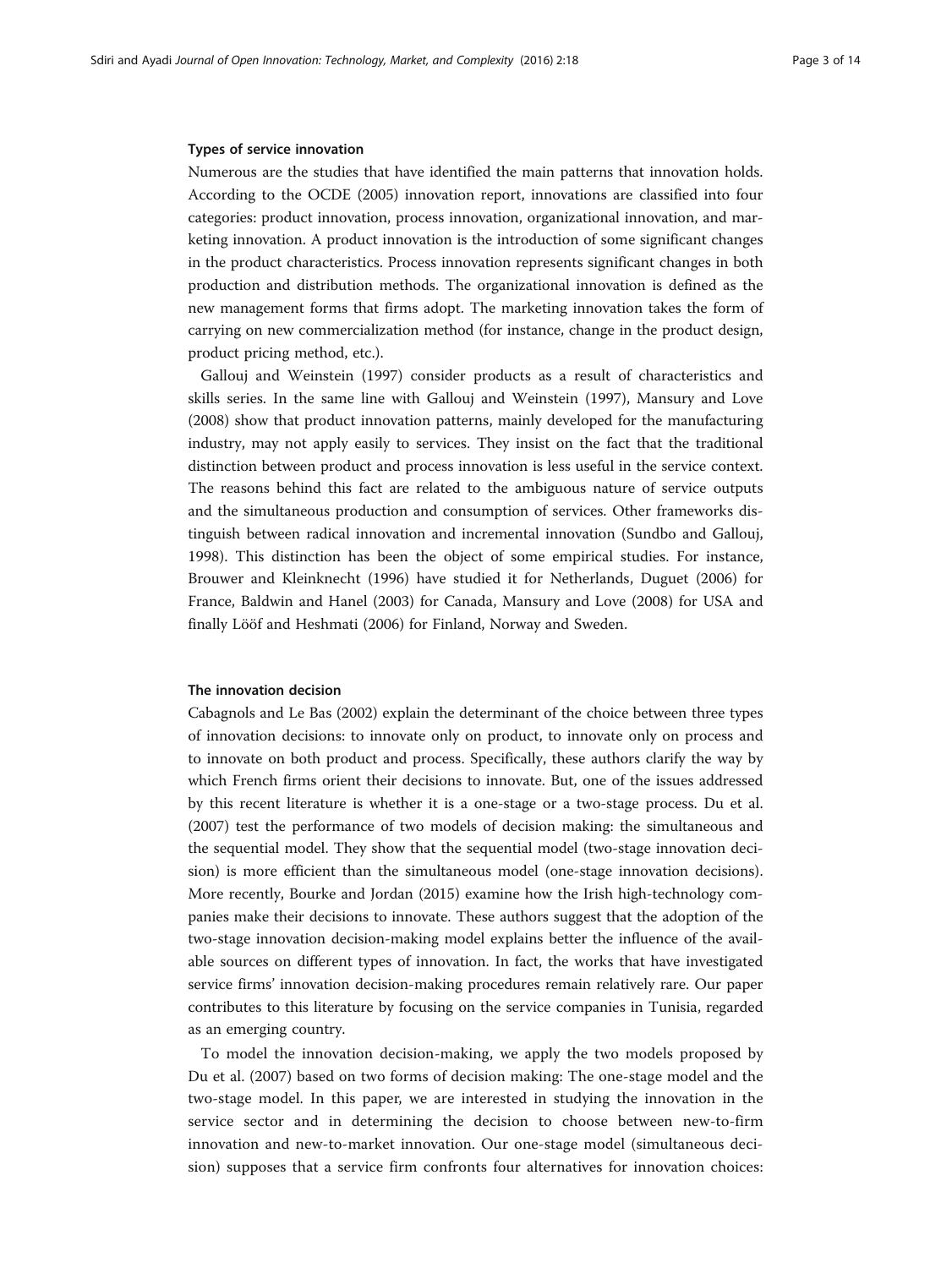<span id="page-3-0"></span>no-innovation, new-to-market only, new-to-firm only and both new-to-market and new-to-firm. However, the two-stage model (sequential decision) assumes that the firm decides first whether or not to undertake innovation activity and then considers which category of innovation it would engage in. The following Figure depicts the firms' innovation activity decision tree (Fig. 1).

The econometric estimation we adopt is based on certain estimation tools of the discrete choice models. Indeed, the econometric estimation procedure depends on whether the choice of an innovation is sequential or simultaneous.

#### Models and estimations

#### One-stage model

Regarding the one-stage model, the innovation decision is considered to be a four outcome discrete variable. For this reason, we use a Multinomial Probit model (MNP).

This model allows relaxation of the Independence for Irrelevant Alternatives (IIA) propriety.

It has the advantage of permitting a much more flexible pattern of error correlation.<sup>4</sup> We assume that firm i faces *J* choices, the utility  $U_{ij}$  of choice *j* is the sum of a deterministic component  $X_{ij}^{'}$  and an unobserved random component  $\varepsilon_{ij}$ . The utility function

is then expressed as follows:

$$
U_{ij} = X_{ij}'\beta_{ij} + \varepsilon_{ij} \left[\varepsilon_{i0}, \varepsilon_{i1}, \varepsilon_{i2}, \varepsilon_{i3}\right] \sim N\left[0, \sum\right]
$$
 (1)

Where  $j = 0$  represents the firm's decision to choose not to innovate at all,  $j = 1$  if the firm introduces a new-to-market only,  $j = 2$  if it introduces a new-to-firm only and finally  $j = 3$  if it introduces both innovation.

If the firm makes choice *j*, then its utility  $U_{ij}$  is the maximum among the 4 utilities. Therefore, the statistical model is driven by the probability that choice  $j$  is made. It is expressed as follows:

$$
P_{ij} = \Pr(Y_i = j), \forall k \neq j
$$
  
= 
$$
\Pr(U_{ij} > U_{ik})
$$
  
= 
$$
\Pr\left(\varepsilon_{ik} - \varepsilon_{ij} \le (X_{ij} - X_{ik})'\beta\right)
$$
 (2)

The vector of  $\beta$  coefficients is estimated using the maximum likelihood method. The log-likelihood can be derived by attributing, for each firm,  $y_{ii} = 1$  if alternative j is chosen by the firm  $i$  and 0 if not, for the 4 possible outcomes. The log-likelihood is:

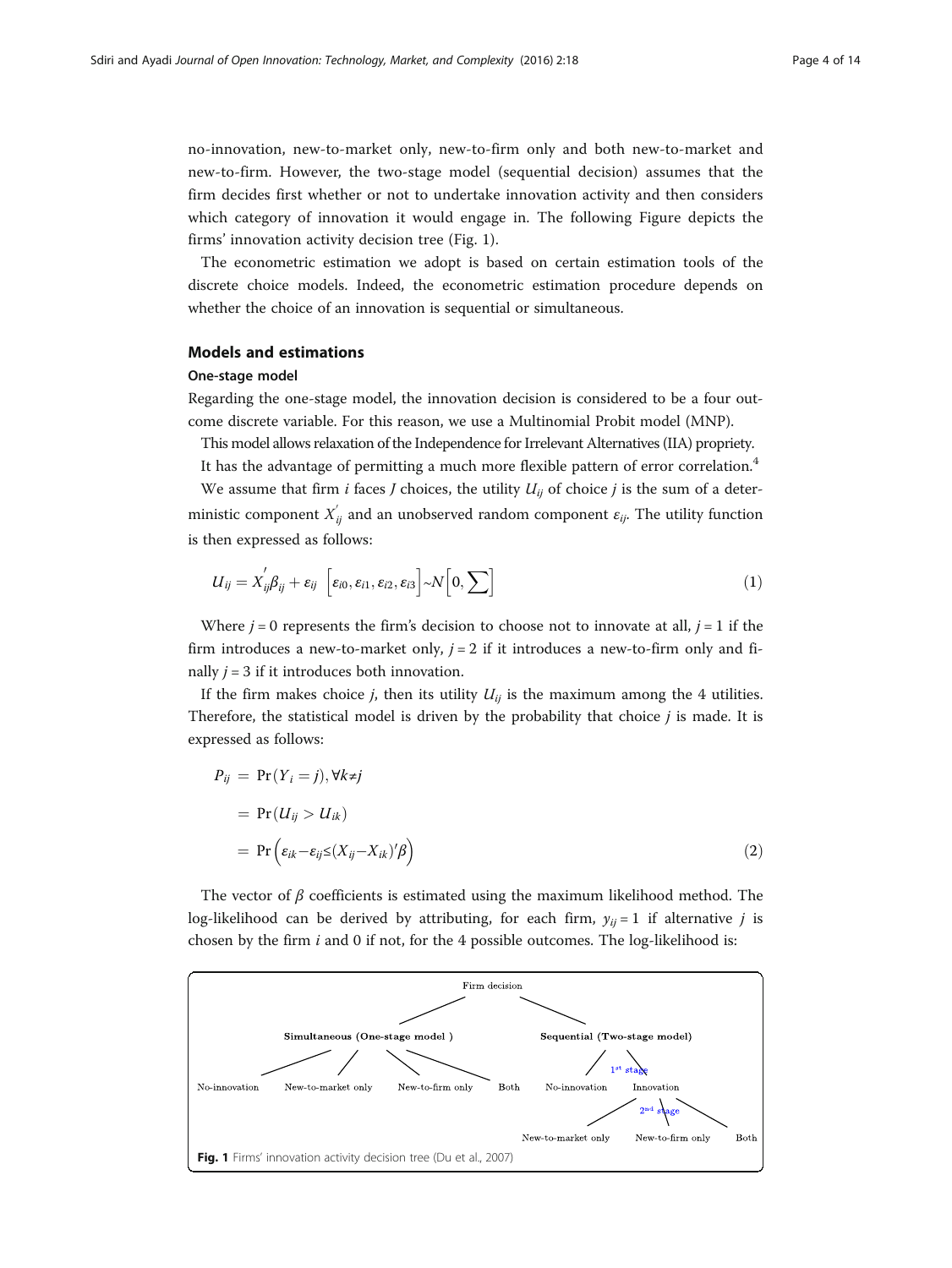<span id="page-4-0"></span>
$$
\begin{array}{rcl}\n\log L & = & \log \left\{ \prod_{i=1}^{n} \prod_{j=0}^{3} \Pr(Y_i = j)^{y_{ij}} \right\} \\
& = & \sum_{i=1}^{n} \sum_{j=0}^{3} y_{ij} \log \Pr(Y_i = j)\n\end{array} \tag{3}
$$

### Two-stage model

The two-stage model is the sequential decision of innovation. It assumes that the firm first decides whether or not to engage in any innovation activity and then it considers what category of innovation it would participate in. In the first stage, we consider a binary choice model in order to model the probability of whether or not the firm makes the decision to innovate. We use a Probit model because the dependant variable is binary.

$$
Pr(Y_i = 1 | X_i) = \int_{-\infty}^{X'\beta} \phi(t)dt = \Phi\left(X_i'\beta\right)
$$
\n(4)

Where, Φ(.) is a commonly used notation for the standard normal distribution which is given by  $F(X_i'\beta) = \Phi(X_i'\beta) =$  $\int^{X_i'\beta}$ −∞ 1  $\frac{1}{\sqrt{2\pi}} \exp\left\{\frac{-t^2}{2}\right\} dt$ . Then, the coefficients are estimated using the maximum likelihood method such that:

$$
\log L = \sum_{y_i=1}^n y_i \log \Phi\left(X_i \beta\right) + \sum_{y_i=0}^n (1 - y_i) \log \left[1 - \Phi\left(X_i \beta\right)\right] \tag{5}
$$

If the decision to innovate is made (the first stage) then the firm (at the second stage) will choose which type of innovation to engage in. As in the first model, we consider again an MNP with three choices: (1) new-to-market only, (2) new-to-firm only and (3) both. The log-likelihood is thus:

$$
\log L = \sum_{i=1}^{n} \sum_{j=1}^{3} y_{ij} \log \Pr(Y_i = j)
$$
\n(6)

#### Data and variables

In this section, we examine the main characteristics of the data and the indicators used in our empirical analysis.

#### Data

In this paper, we use data from a survey of 108 Tunisian service firms. Data were collected through a questionnaire which was distributed to some Tunisian service firms.<sup>5</sup> Although our analysis is about the issue of innovation in the service sector, our sample consists of firms that mainly provide value-added services:

- The ICT-based services according to the nomenclature published in "The directory of ICT in Tunisia"
- The Banks listed in the "Tunisia's Professional Association of Banks and Financial Institutions (APTBEF)"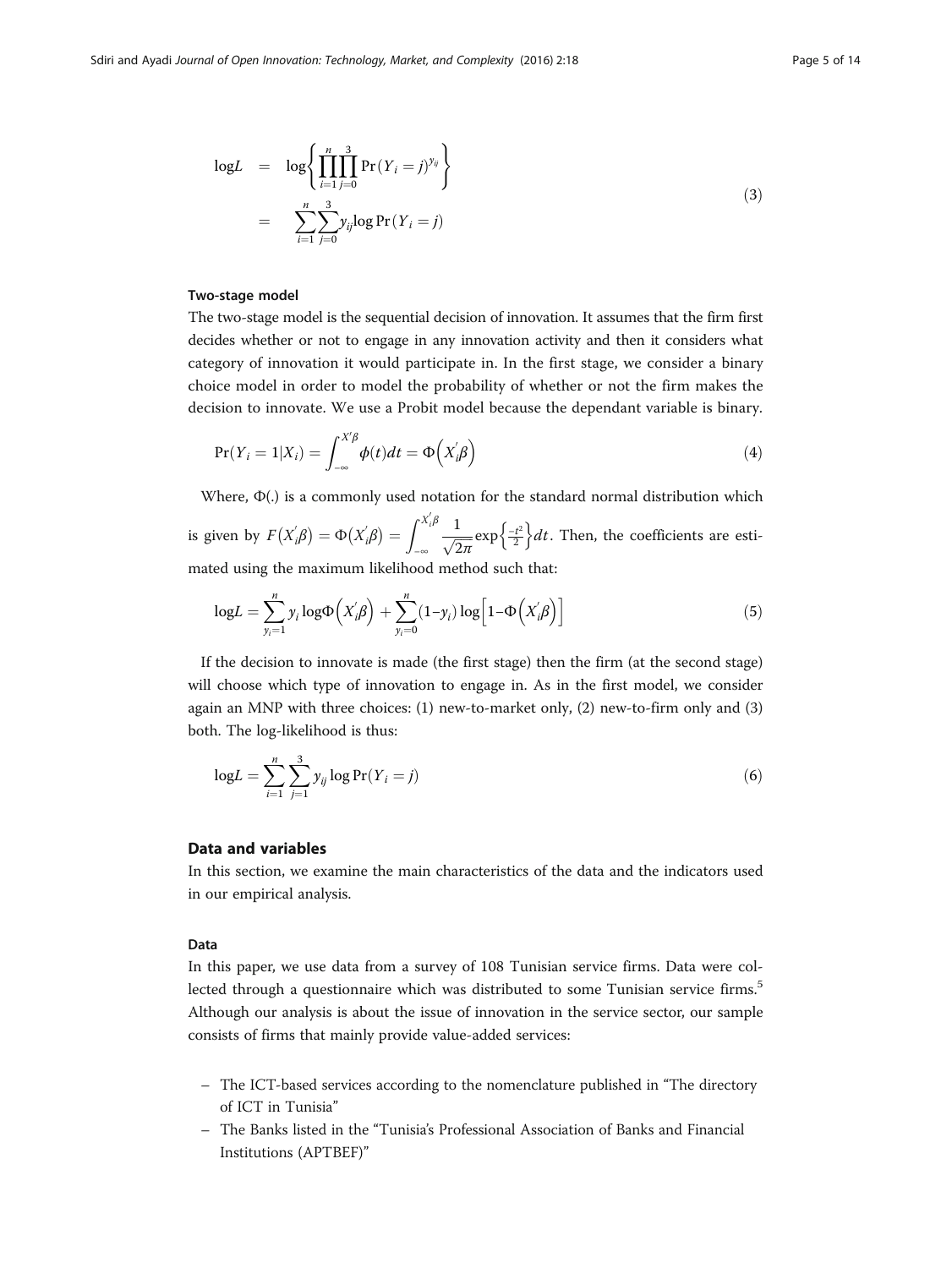– Insurance Companies that are listed in the "Tunisian Federation of Insurance Companies (FTUSA)".

Out of 200 questionnaires distributed, only 108 usable responses were obtained, representing a response rate of 54 %. The questionnaire is a modified version of the third community survey on innovation CIS III and the second European survey on innovation 1997. The survey collects information that concerns the firms' innovation activities over the period 2005–2007 and some information on the innovation patterns (Sdiri et al., [2010\)](#page-13-0). It involves also information about the service firms' features (their size, their vintage, the skills they employ, the group they are belonging to, etc.), their expenditure devoted to R&D and innovation activities and innovation objectives.

Our sample has been stratified by NAT<sup>6</sup> size (7 classes by number of employees:  $1-6$ , 7–9, 10–19, 20–49, 50–90, 100–199, 200 and over). For each class, we associate a weight representing the weight of this bracket at the national level in order to obtain a more representative sample of the global population.

Table 1 below summarizes the determinants of the weighting operation. It shows that 21.30 % of respondents come from small firms (number of employees is lower than 6). Furthermore, this table reveals that 9.26 % of the interviewed firms claim that they introduce a new-to-market innovation, 16.66 % introduce a new-to-firm innovation and 52.77 % introduce both kinds of innovation.

#### The variables

#### Service innovation

To analyze the determinant and the patterns of innovation, the majority of the previous studies have measured the innovation output by the number of patents or the percentage of new product sales (Mairesse and Mohnen, [2003](#page-13-0)). Yet, these indicators cannot be used in our case. Indeed, the number of patents is not a good indicator for the emerging countries where the number of patents is extremely limited especially for service innovation. So, we use three other innovation measures.

– First, we measure the innovation output ( $INSERV$ ) by a binary variable taking the value 1 if the firm has innovated over the previous three years and 0 otherwise.

| Size        | Total                    |            |                  | New-to-market | New-to-firm    | Both  |       |
|-------------|--------------------------|------------|------------------|---------------|----------------|-------|-------|
|             | Number of<br>respondents | INS' firms | Corrected weight | $\%$          | (% )           | (% )  | (% )  |
| $1 - 6$     | 23                       | 12649      | 903.5            | 21.30         | 20             | 5.55  | 24.56 |
| $7 - 9$     | 17                       | 785        | 78.5             | 15.74         | $\overline{0}$ | 16.66 | 15.78 |
| $10 - 19$   | 18                       | 713        | 89.125           | 16.67         | 10             | 27.77 | 15.54 |
| $20 - 49$   | 13                       | 509        | 63.625           | 12.04         | 30             | 5.55  | 12.28 |
| $50 - 90$   | 10                       | 230        | 38.33            | 9.26          | $\overline{0}$ | 11.11 | 7.01  |
| $100 - 199$ | 10 <sup>°</sup>          | 167        | 18.55            | 9.26          | 10             | 11.11 | 7.01  |
| $\geq$ 200  | 17                       | 215        | 13.43            | 15.74         | 30             | 22.22 | 15.78 |
| Total       | 108                      | 15268      | 215.04           | 100           | 9.26           | 16.66 | 52.77 |

| Table 1 Distribution of the firms according to the size |  |
|---------------------------------------------------------|--|
|---------------------------------------------------------|--|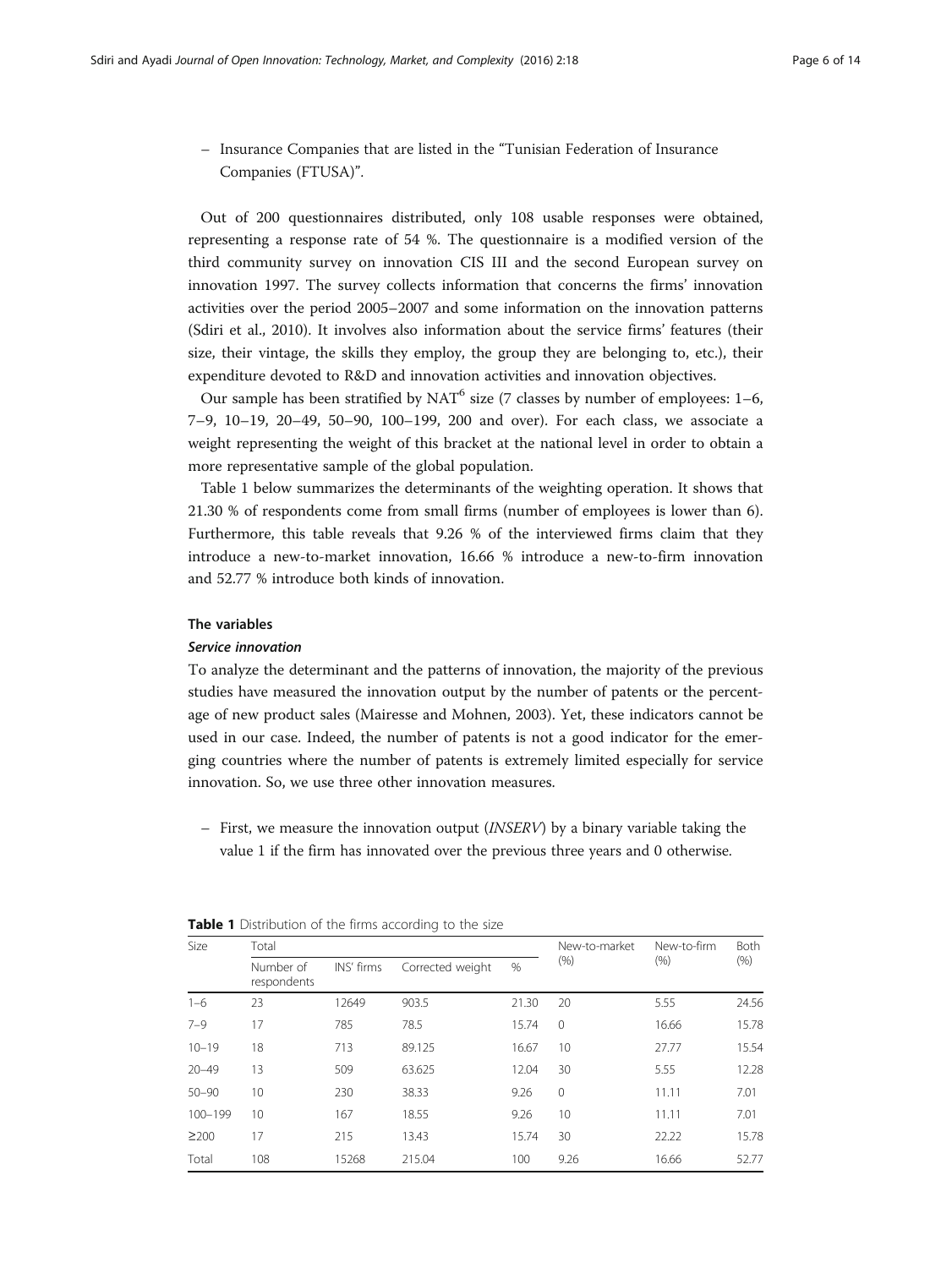This measure is obtained by asking informants to indicate if the firm has introduced or not a new or a significant improved product and/or process;

- Second and for the one-stage model, the innovation decision is measured by a discrete variable with four outcomes  $(InDec)$ . In this case, the firm faces four choices: (0) no-innovation, (1) new-to-market innovation, (2) new-to-firm innovation or (3) both;
- Third and in the two-stage model, the innovation decision is measured by a discrete variable with only three outcomes (InDecII).

#### Size and vintage of the firm

The relationship between innovation and firm size has been thoroughly examined in several works. In this paper, we measure the firm size (SIZE) by the total number of employees in 2007. The firm's vintage (AGE) is determined by the date of its creation. More precisely, this measure indicates the number of years during which the service firm has acted in the market until 2007.

# Education level

The availability of human capital inside the plant with an appropriate level of skills and knowledge in R&D activities is considered as the essential internal resources that enable the firm to innovate. In fact, the education level represents, on the one hand, an indicator of the know-how and skills level of an employee and, on the other hand, a major determinant for making innovation activities. In this paper, our education level measurement (QUAL) is the number of skilled workforce divided by the total number of employees in the firm.

#### Group membership

APP\_GROUP is a dummy variable which takes 1 if the firm belongs to a group and 0 otherwise. When the firm is a member of a group, it has the advantage of learning from the competencies and the technological experience of other firms of the group and therefore has an important opportunity to innovate (Paul et al., [2000](#page-13-0)). So, the firm that belongs to one group learns from the other firms in terms of market-related opportunities.

#### Cooperation and commitment in innovation activities

Cooperation plays a prominent role in enhancing the ability of the firm to innovate. In this paper, we introduce the variable cooperation (COOPER) as a binary variable indicating whether or not the firm has signed any cooperation contracts, over the period 2005–2007, cooperation contracts with other external actors. This variable is introduced into the model to show that external relationships are indispensable to promote innovation. The previous empirical studies show that cooperation is positively related to innovation, implying that innovation activities require cooperation agreements with public or private agencies and with the other firms as well (Cohen and Levinthal, [1990\)](#page-12-0).

According to the innovation economic literature, the R&D investment is often regarded as a key determinant for innovation activities. In this paper, and because of the unavailability of such measure, we consider a qualitative variable  $(ENGAG)$ , i.e. the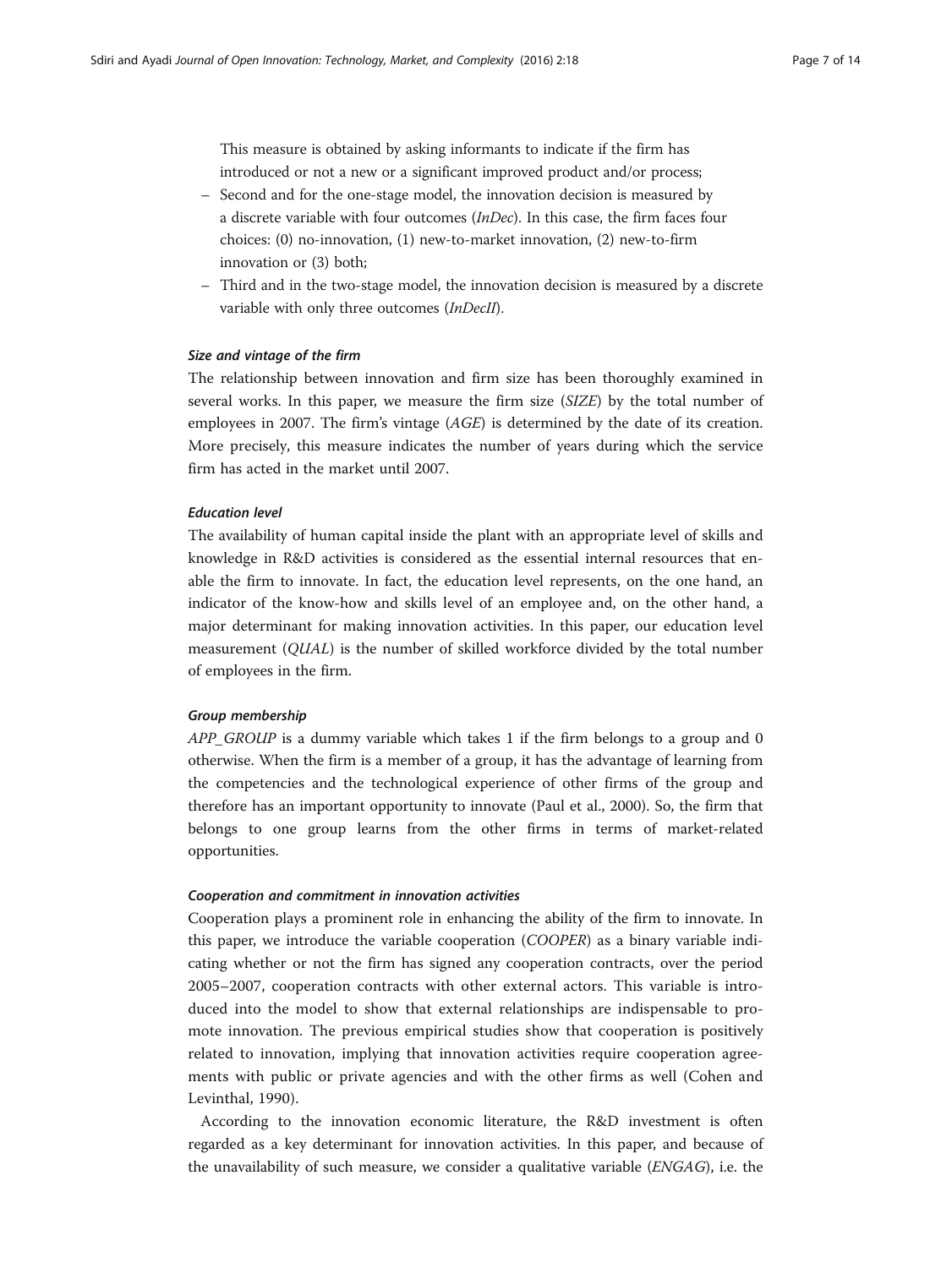<span id="page-7-0"></span>variable takes the value 1 if the firm questioned has developed between 2005 and 2007 at least one of the innovation activities (including the intramural and extramural R&D) and 0 otherwise. These activities are identified in Table 2 below.

#### International orientation

According to the empirical works on innovation and international trade, we notice that not all firms are able to benefit from innovation. Thus, it is essential to moderate the relationship between innovation and performance by the international orientation of the firm. This latter needs then a certain level of international orientation or internationalization<sup>7</sup> so that it can be competitive not only in the domestic markets but also in the international ones. It benefits from their new products and/or processes. In this paper, we measure the international orientation (INTER) through a binary variable that takes 1 if the firm is engaged in internationalization strategies and 0 otherwise.

#### The aims of innovation

In order to achieve its objectives, a firm has to take into account a certain number of actions that can incorporate the R&D and innovation activities. The introduction of the innovation objectives indicator in our regression is thus necessary. We consider a qualitative measure which is the importance that a firm gives to a set of factors influencing innovation activities (a five-point' scale of likert). In fact, firms were asked to answer five questions indicating the importance they attach to different objectives of innovation. The objectives we used in this study are: replace services that are removed (SERV\_OBS), improve the service quality (QUAL\_SERV), extend the line of the products  $(GAM$  SERV), sustain the market share (PART\_MAR) and decrease the production costs (RED\_COUT).

#### Empirical results

Tables [4](#page-9-0) and [5](#page-10-0) report the results of the econometric estimation of the models discussed above: the sequential model and the simultaneous model. These models analyze the innovation decision-making process in the Tunisian services sector. Further, they enable us to explore the robustness of the two innovation decisions.

#### Test of significance of the models

The econometric specifications have a predictive power that exceeds 61.11 % for the one-stage model and 68.23 % for the two-stage model (Table [3](#page-8-0)). The whole significance of our models is confirmed by the McFadden R-squared, which is about 42.07 % for the first model and about 44 % for the second model. Thus, to select the appropriate

| Codes       | <b>Activities</b>                                                                                |
|-------------|--------------------------------------------------------------------------------------------------|
| R&Dint      | Experimental R&D (R&D in house)                                                                  |
| R&Dext      | Acquisition of services of R&D (R&D external)                                                    |
| <b>MACH</b> | Acquisition of equipment related to the technological innovations                                |
| <b>LOGC</b> | Acquisition of software and other external technologies related to the technological innovations |
| <b>FORM</b> | Training of personnel related to the innovation process                                          |
| <b>MARK</b> | Internal/external marketing strategy for service innovation                                      |

Table 2 Firm's innovation activities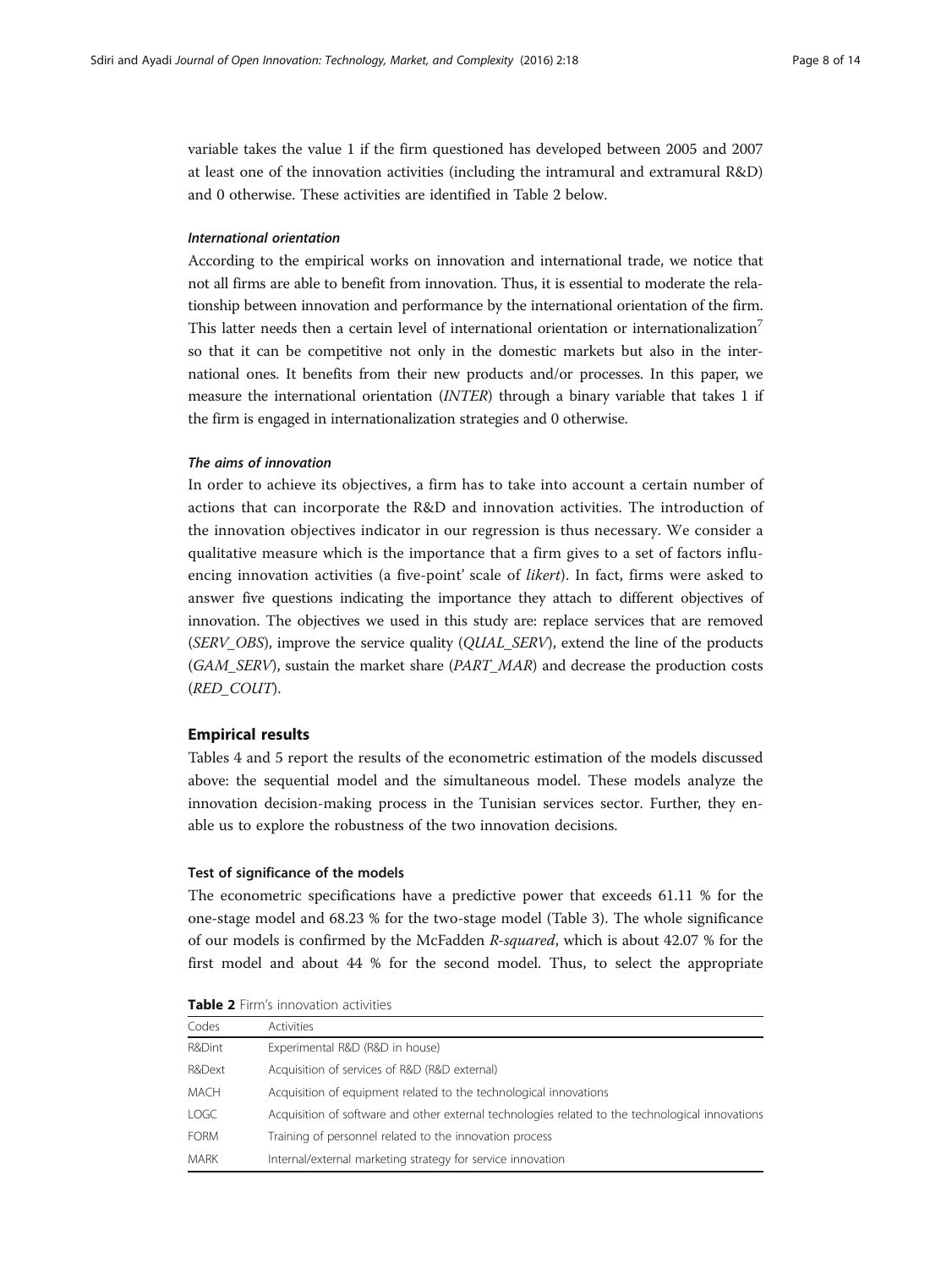|                           | Actual probability |       | One-stage model       |       | Two-stage model       |       |  |
|---------------------------|--------------------|-------|-----------------------|-------|-----------------------|-------|--|
|                           | Number             | $\%$  | Predicted probability | $\%$  | Predicted probability | %     |  |
| 0: No-innovation          | 23                 | 21.30 | 13                    | 12.04 | $\sim$                |       |  |
| 1: New-to-market          | 10                 | 9.26  | 4                     | 3.70  | 5                     | 5.88  |  |
| 2: New-to-firm            | 18                 | 16.67 | 3                     | 2.78  | 3                     | 3.53  |  |
| $3:$ Both                 | 57                 | 52.78 | 46                    | 42.59 | 50                    | 58.82 |  |
| Number of observation 1-3 | -85                |       |                       |       | 58                    |       |  |
| Number of observation 0-3 | 108                |       | 66                    |       |                       |       |  |
| Correct prediction rate   |                    |       | 61.11                 |       | 68.23                 |       |  |

#### <span id="page-8-0"></span>Table 3 Prediction statistics

model, we use the likelihood ratio test $^8$   $LR = -2 \Big[ \log\! L \Big( \widehat{\boldsymbol{\beta}}^*_{MV} \Big) - \log\! L \big( \widehat{\boldsymbol{\beta}}^*_{MV} \big) \Big]$  , the Akaike information criterion (Akaike, [1974](#page-12-0))  $AIC = -2LL + 2k$  and the Bayesian infor-mation criterion (Schwarz, [1978\)](#page-13-0)  $BIC = -2LL + k \log(n)$ , where k is the parameter number, LL is the log maximum likelihood and  $n$  is the number of observations. These two criteria are given in Tables [4](#page-9-0) and [5.](#page-10-0) Based on the McFadden R-squared, the information criteria and the prediction percentage, we note that the two-stage model has a statistically more significant advantage than the one-stage model. Then, we show that the sequential model illustrates better the innovation making-decision procedures. This result has been also obtained by Du et al. ([2007\)](#page-12-0).

Table 3 shows that the proportions of the service firms that adopt new-to-market and new-to-firm innovations are higher under the sequential model in comparison with the simultaneous one. Indeed, a large part of the Tunisian service firms are highly incited to undertake *radical* innovation if their innovation decision-making is made through two stages. The possible intuition behind this interesting finding is that radical innovation may be so risky that firms need more time and resources before undertaking it.

#### Determinants of the innovation choice

After having shown that the sequential model is a better procedure of the innovation decision-making, we now analyze the main determinants affecting the choice between types of innovation.

As for the impact of the firm's size on the innovation decisions, the results already obtained in the empirical literature are very divergent. In our service innovation context, we show that SIZE has a negative and statistically significant effect on the choice a firm makes among the different types of service innovation. In addition, when the square of SIZE is also taken into account, the coefficient associated with it is positive and significant. This implies that the relationship between size and joint innovation is U-shaped. Actually, this outcome is considered to be the main result obtained in the empirical literature dealing with innovation. However, in the case of a manufacturing industry context, Du et al. [\(2007](#page-12-0)) find a positive effect of the firm's size on the ability to innovate but with decreasing rates. They also show that the distinction between the different types of innovation does not depend on the manufacturing company's size. An interesting result concerns the role of the cooperation variable *(Cooper)*. We show that, when a firm cooperates with external partners (customers, competitors, universities,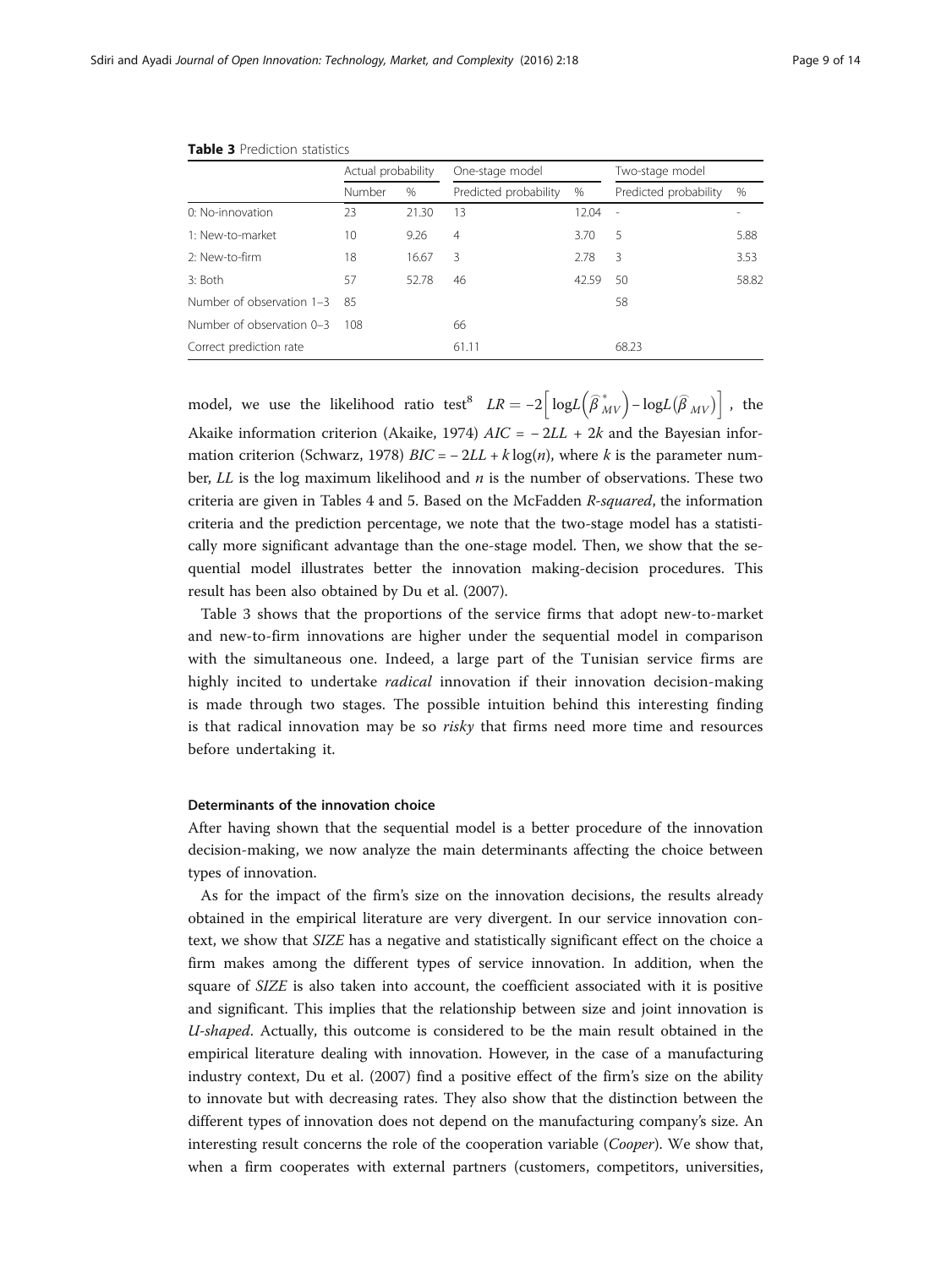| Variables                                    | Multinomial Probit model |            |                       |           |                     |           |             |            |  |
|----------------------------------------------|--------------------------|------------|-----------------------|-----------|---------------------|-----------|-------------|------------|--|
|                                              | No-innovation            |            | New-to-market<br>only |           | New-to-firm<br>only |           | <b>Both</b> |            |  |
|                                              | dy/dx                    | <b>SE</b>  | dy/dx                 | <b>SE</b> | dy/dx               | <b>SE</b> | dy/dx       | <b>SE</b>  |  |
| Internal knowledge sourcing                  |                          |            |                       |           |                     |           |             |            |  |
| Engaging in innovation activities<br>(ENGAG) | 0.104                    | 0.110      | $-0.058$              | 0.041     | $-0.026$            | 0.023     | $-0.019$    | 0.123      |  |
| External knowledge sourcing                  |                          |            |                       |           |                     |           |             |            |  |
| Cooperation (COOPER)                         | $-0.251$                 | $0.088***$ | $-0.041$              | 0.036     | 0.029               | 0.029     | 0.262       | $0.101***$ |  |
| International orientation (INTER)            | $-0.034$                 | 0.027      | $-0.011$              | 0.018     | $-0.001$            | 0.011     | 0.047       | 0.036      |  |
| Absorptive capacity                          |                          |            |                       |           |                     |           |             |            |  |
| Education level (QUAL)                       | 0.098                    | 0.114      | $-0.048$              | $0.086**$ | 0.178               | $0.079**$ | $-0.228$    | 0.175      |  |
| Group membership (APP_GROUP)                 | 0.048                    | 0.094      | $-0.019$              | 0.038     | 0.031               | 0.037     | $-0.060$    | 0.119      |  |
| Resources                                    |                          |            |                       |           |                     |           |             |            |  |
| Size (SIZE)                                  | 0.085                    | 0.067      | 0.055                 | 0.043     | 0.044               | 0.032     | $-0.185$    | $0.084**$  |  |
| Size-squared                                 | $-0.004$                 | 0.008      | $-0.004$              | 0.004     | $-0.004$            | 0.004     | 0.012       | 0.010      |  |
| Firm vintage (AGE)                           | $-0.009$                 | $0.005*$   | $-0.005$              | 0.003     | 0.002               | 0.001     | 0.012       | $0.006*$   |  |
| The aims of the innovation                   |                          |            |                       |           |                     |           |             |            |  |
| Replace obsolete services<br>(SERV_OBS)      | 0.042                    | 0.026      | $-0.004$              | 0.015     | $-0.007$            | 0.010     | $-0.031$    | 0.032      |  |
| Improve service quality<br>(QUAL_SERV)       | $-0.035$                 | 0.039      | 0.132                 | 0.062     | $-0.025$            | 0.021     | $-0.072$    | 0.076      |  |
| Extend the line of services<br>(GAM_SERV)    | $-0.022$                 | 0.028      | 0.042                 | 0.027     | 0.021               | 0.013     | $-0.041$    | 0.042      |  |
| Sustain the market share<br>(PART_MAR)       | $-0.052$                 | 0.040      | $-0.138$              | $0.061**$ | 0.021               | 0.018     | 0.169       | $0.081**$  |  |
| Reduce production cost<br>(RED_COUT)         | $-0.027$                 | 0.020      | $-0.018$              | 0.019     | $-0.025$            | $0.011**$ | 0.071       | $0.035***$ |  |
| Log-likelihood                               | $-6964.8497$             |            |                       |           |                     |           |             |            |  |
| Likelihood Ratio statistic (LR)              | 10119.297                |            |                       |           |                     |           |             |            |  |
| Prob > LR                                    | [0.000]                  |            |                       |           |                     |           |             |            |  |
| <b>AIC</b>                                   | 14013.7                  |            |                       |           |                     |           |             |            |  |
| <b>BIC</b>                                   | 14122.69                 |            |                       |           |                     |           |             |            |  |
| R squared                                    | 0.42                     |            |                       |           |                     |           |             |            |  |
| Number of observation                        | 99                       |            |                       |           |                     |           |             |            |  |

<span id="page-9-0"></span>Table 4 Marginal effects of multinomial Probit model for innovation choice (first model)

Significance level: \*\*\* $p < 1$  %, \*\* $p < 5$  %, \* $p < 10$  %

research centers, etc.), its ability to innovate in services increases (Table [5\)](#page-10-0). This result is also obtained by Becker and Dietz ([2004](#page-12-0)). These authors show that cooperation with partners in R&D has a positive and statistically significant effect on innovation. Also, Mohnen et al. [\(2005](#page-13-0)) notice that the Canadian manufacturing firms are better-off with innovation while cooperating with other companies. Moreover, we find that the international orientation (INTER) of a firm abroad can promote the ability of innovation. In the same way, Kafouros et al. ([2008](#page-13-0)) show that the internationalization process allows firms to increase their performance through the introduction of new products on the market. As indicated in Tables 4 and [5](#page-10-0), the variables Cooper and INTER have no effect on the distinction between the types of service innovation.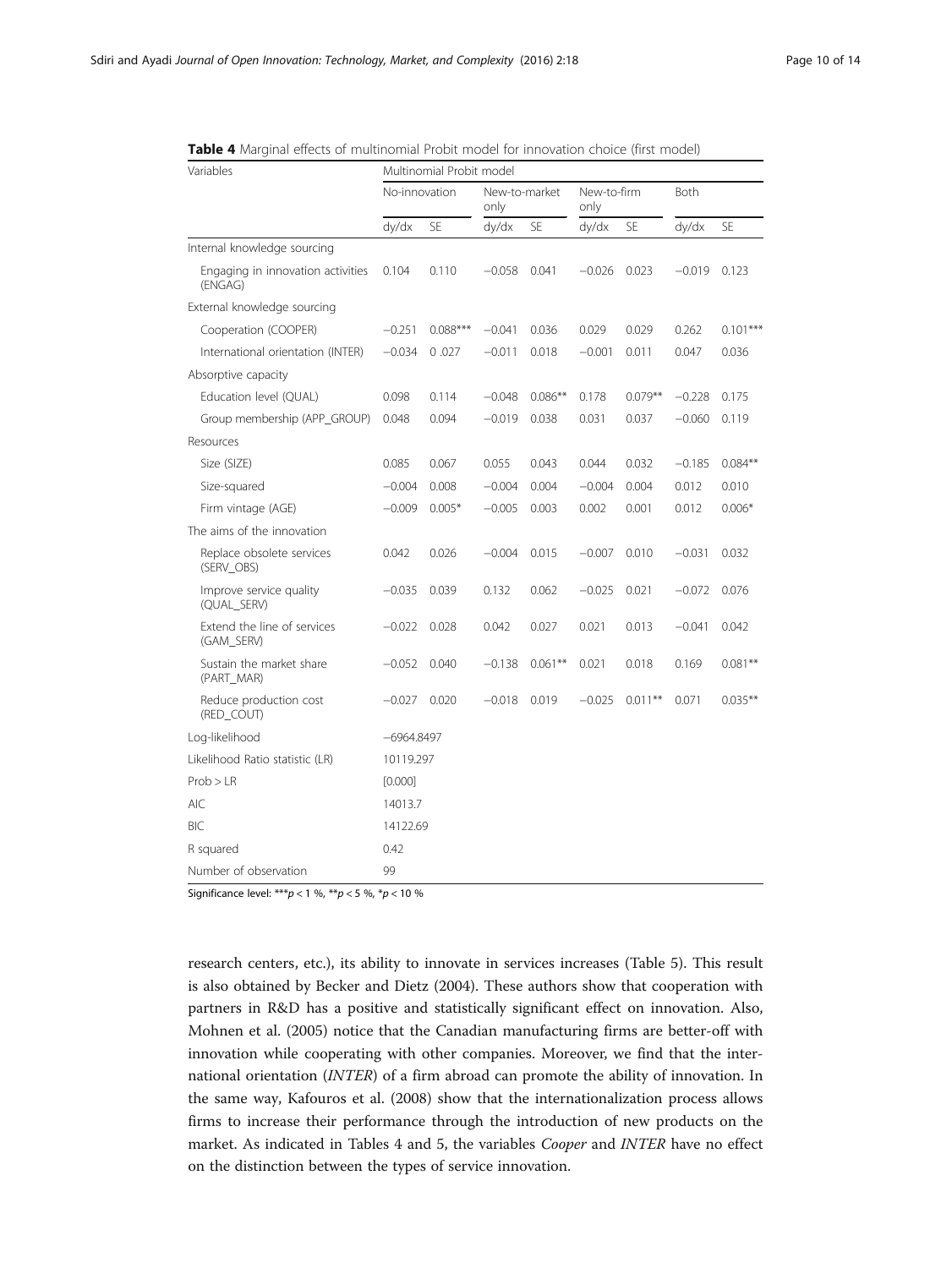| Variables                                    | Probit model   |           | Multinomial Probit model |           |                     |            |                |           |
|----------------------------------------------|----------------|-----------|--------------------------|-----------|---------------------|------------|----------------|-----------|
|                                              |                |           | New-to-market<br>only    |           | New-to-firm<br>only |            | <b>Both</b>    |           |
|                                              | dy/dx          | <b>SE</b> | dy/dx                    | <b>SE</b> | dy/dx               | SE         | dy/dx          | SE        |
| Internal knowledge sourcing                  |                |           |                          |           |                     |            |                |           |
| Engaging in innovation activities<br>(ENGAG) | $-0.193$ 0.120 |           | $-0.062$ 0.041           |           | $-0.029$ 0.023      |            | 0.091          | $0.048*$  |
| External knowledge sourcing                  |                |           |                          |           |                     |            |                |           |
| Cooperation (COOPER)                         | 0.191          | $0.087**$ | $-0.039$                 | 0.044     | 0.025               | 0.029      | 0.014          | 0.057     |
| International orientation (INTER)            | 0.040          | $0.020**$ | $-0.010$                 | 0.019     | 0.000               | 0.011      | 0.010          | 0.023     |
| Absorptive capacity                          |                |           |                          |           |                     |            |                |           |
| Education level (QUAL)                       | 0.060          | 0.125     | $-0.041$                 | 0.085     | 0.164               | $0.087***$ | $-0.122$       | 0.124     |
| Group membership (APP GROUP)                 | 0.057          | 0.046     | $-0.022$ 0.036           |           | 0.037               | 0.035      | $-0.014$ 0.056 |           |
| Ressources                                   |                |           |                          |           |                     |            |                |           |
| Size (SIZE)                                  | $-0.007$       | 0.048     | 0.063                    | 0.044     | 0.057               | 0.036      | $-0.121$       | $0.056**$ |
| Size-squared                                 | $-0.003$       | 0.006     | $-0.005$                 | 0.004     | $-0.005$            | 0.004      | 0.010          | $0.006*$  |
| Firm vintage (AGE)                           | 0.009          | 0.005     | $-0.004$ 0.003           |           | 0.001               | 0.001      | 0.002          | 0.003     |
| The aims of the innovation                   |                |           |                          |           |                     |            |                |           |
| Replace obsolete services (SERV_OBS)         | $-0.023$       | 0.020     | $-0.002$ 0.013           |           | $-0.006$            | 0.010      | 0.009          | 0.017     |
| Improve service quality (QUAL_SERV)          | 0.043          | 0.045     | 0.119                    | $0.056**$ | $-0.021$            | 0.021      | $-0.097$       | $0.059*$  |
| Extend the line of services<br>(GAM_SERV)    | 0.020          | 0.022     | 0.038                    | 0.024     | 0.021               | 0.014      | $-0.059$       | $0.029**$ |
| Sustain the market share (PART MAR)          | 0.037          | 0.037     | $-0.125$                 | $0.056**$ | 0.015               | 0.019      | 0.110          | $0.060*$  |
| Reduce production cost (RED_COUT)            | 0.037          | $0.019*$  | $-0.019$ 0.019           |           | $-0.025$            | $0.010**$  | 0.044          | $0.023*$  |
| Log-likelihood                               | $-1526.3879$   |           | $-4360.0491$             |           |                     |            |                |           |
| Likelihood Ratio statistic (LR)              | 20814.832      |           |                          | 6830.8306 |                     |            |                |           |
| Prob > LR                                    | [0.000]        |           | [0.000]                  |           |                     |            |                |           |
| AIC                                          | 4627.886       |           | 8776.098                 |           |                     |            |                |           |
| BIC                                          | 4664.217       |           | 8842.443                 |           |                     |            |                |           |
| R squared                                    | 0.80           |           | 0.44                     |           |                     |            |                |           |
| Number of observation                        | 99             |           | 79                       |           |                     |            |                |           |

<span id="page-10-0"></span>Table 5 Marginal effects of multinomial Probit model for innovation choice (second model)

Significance level: \*\*\* $p$  < 1 %, \*\* $p$  < 5 %, \* $p$  < 10 %

For both models (M1 and M2), we show that the variable ENGAG positively affects the choice of any innovation type. Despite the difference in the measurement of knowledge activities, similar effects are obtained by Du et al. [\(2007\)](#page-12-0). These authors consider the internal R&D (binary variable indicating whether or not the firm has developed R&D activities) as a measure of knowledge activities rather than a dichotomous variable introducing all innovation activities including the intramural R&D. This result suggests that if a firm decides to enter the innovation process, it becomes more incentive to innovate.

For both models, our econometric estimations show significant effects concerning the importance service firms give to the innovation objectives. We find that the variable "service quality improvement" is positively related to the choice of new-to-market innovation. In this context, we can note that service quality can be regarded as an objective, among others, that encourages firms to introduce a new service on the market.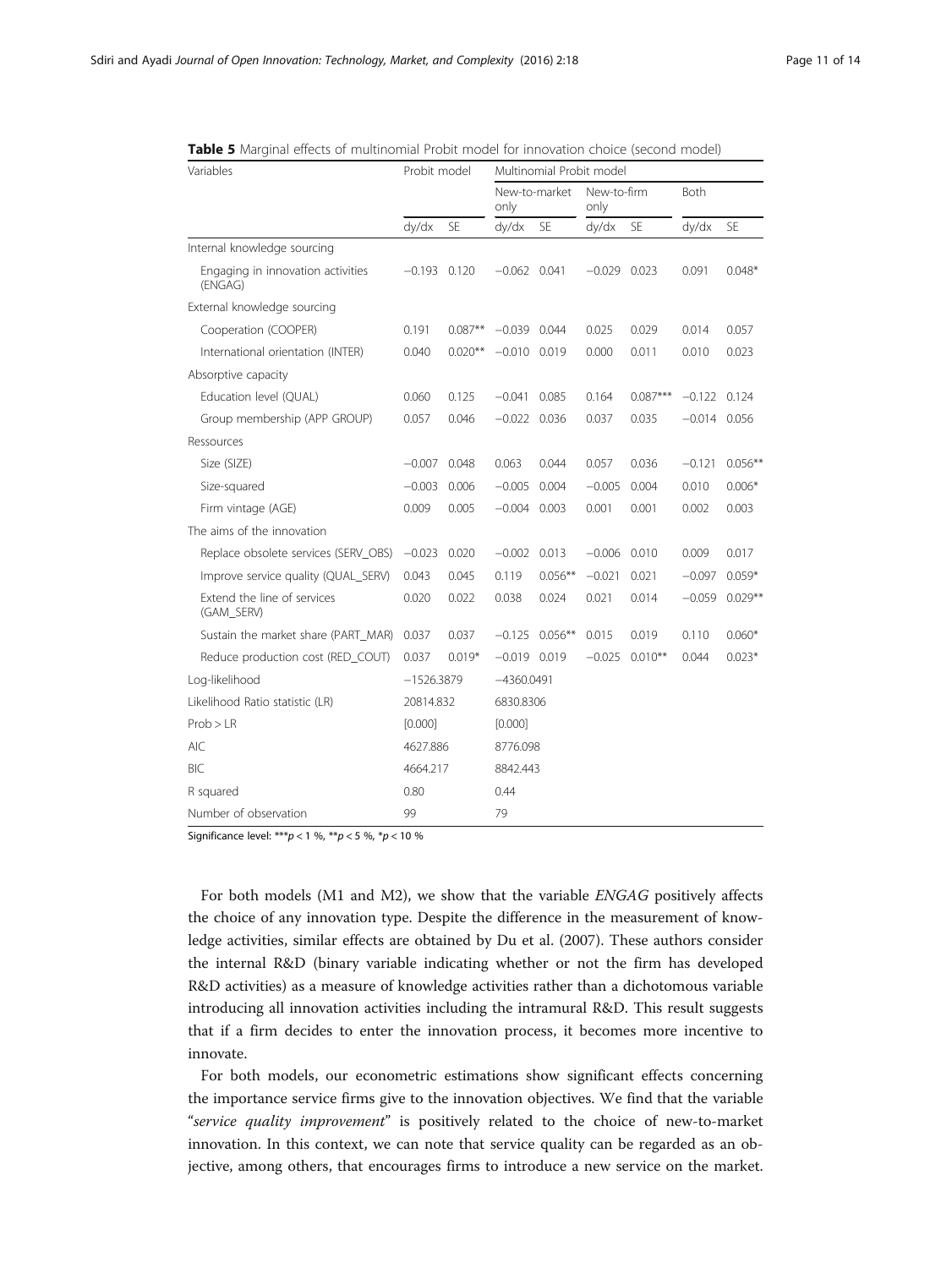<span id="page-11-0"></span>It allows them to gain a competitive advantage and meet the consumers' needs. Furthermore, our results assert that the variable "production costs reduction" positively affects the likelihood of both new-to-market and new-to-firm innovation. This result has been also noted by Sirilli and Evangelista [\(1998\)](#page-13-0) in the case of both manufacturing and service sectors. We relate this result to the fact that cost-reducing innovation gives the service firms extra opportunities to set lower prices relative to their rivals. This allows each service firm increasing its ability to steal additional customers from its competitors. Finally, we show that the innovation ability is positively correlated with the variable "extend the lines of services". This goes in line with the service firm's quality objective.

#### Conclusions

In this paper, we have used a sample of 108 Tunisian service firms in order to explain the extent to which the service firms make their decision to innovate. More precisely, we have tested the robustness of two decision-making models. The first model studies the case where the firm takes a simultaneous innovation decision (a one-stage decision). The second one studies a sequential innovation decision (a two-stage decision).

We have used the Multinomial Probit Model (MNP) in our work. The estimation results of the MNP, using the maximum likelihood method, show that the sequential innovation decision has a positive and statistically significant effect in terms of the innovation decision predictions. Besides, we show that the variable "production cost reduction" positively affects the firm's ability to innovate. Furthermore, our estimation results indicate that the variable "service quality improvement" is positively correlated to the choice of new-to-market innovation. In this line, we conclude that the main objective that encourages firms to introduce a new service on the market is service quality. Moreover, we deduce the fact that the market share is a goal that incites firms to innovate. Another important conclusion is related to the role of both variables "firm collaboration with external partners" and "firm international orientation". In fact, our analysis indicates that these two variables encourage and incite firms to innovate in services. This outcome is also obtained in the literature dealing with innovation.

Further, our analysis conveys some other interesting results relative to the literature that deals with the topic of service innovation. Indeed, these results suggest some policy implications for managers and business leaders. The analysis of the way by which service firms make the decision to innovate is necessary. This is particularly relevant for those interested in an overview of how firms innovate in the business sector. Our results can be useful insights for researchers, service contractors and managers. Besides, one can learn from this paper that the sequential model may help firms to avoid the risk that the radical innovation (or the R&D program) they will undertake would fail especially as the service sector is characterized by speedy and dynamic innovation process.

As for the limitations of our paper, we argue that the decision of (some) service firms (such as software, telecoms and media) to innovate is crucially related to the innovation making-decision of manufacturing firms (such as hardware, network,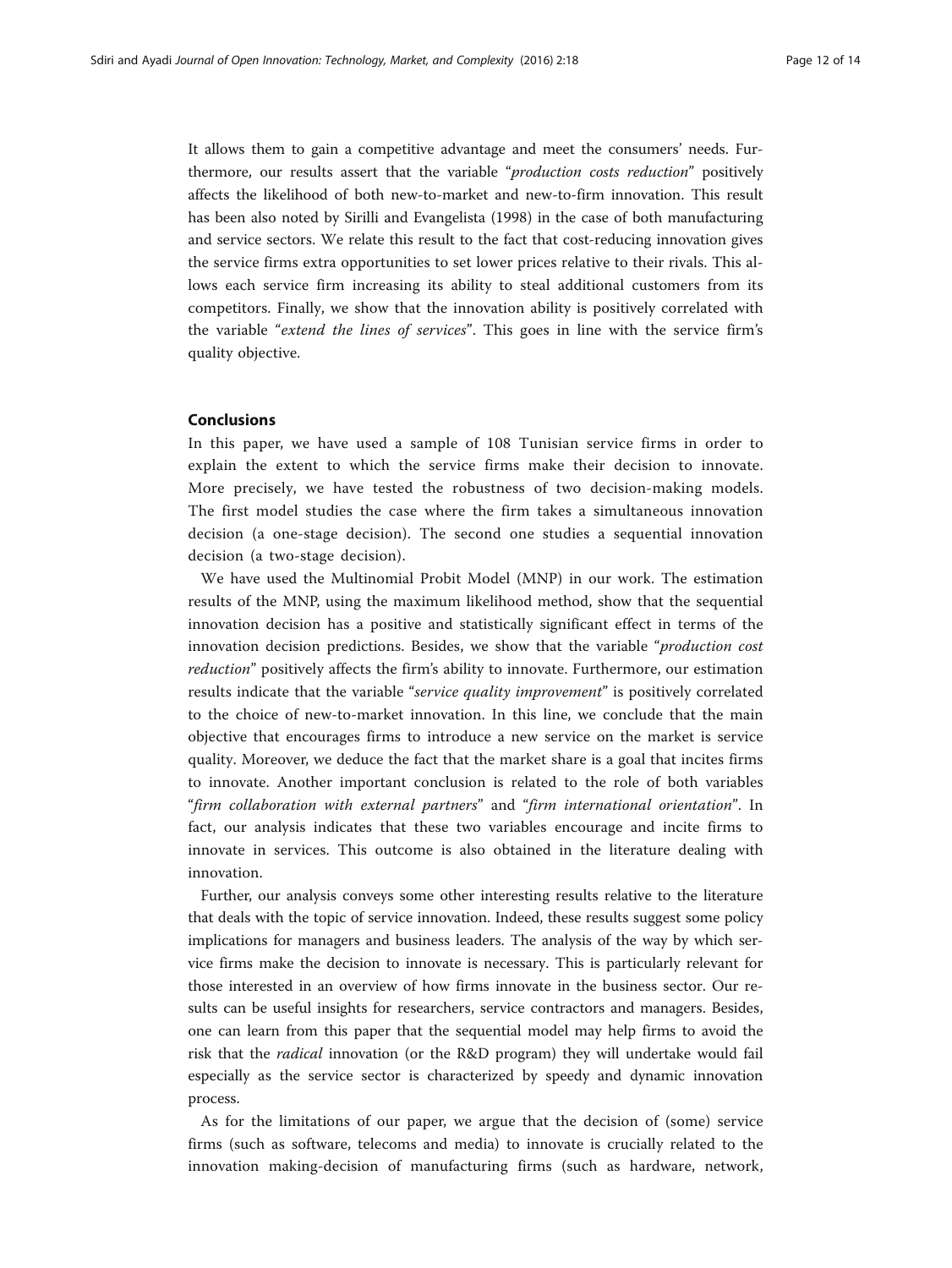<span id="page-12-0"></span>spectrum). This analysis is outside the scope of our paper. It is a primary avenue for further research.

### Endnotes

<sup>1</sup>The literature on open innovation is abundant. We cite, among others, Jeon et al. (2015), Patra and Krishna ([2015](#page-13-0)), Hossain (2015), etc.

 $2$ To our best knowledge, the frameworks on service open innovation are Mina et al. ([2014](#page-13-0)), Battisti et al. (2015) Schueffel and Vadana ([2015](#page-13-0)), etc. Our paper does not deal with open innovation. We are specifically interested in analyzing the service firms' innovation making-decision procedures.

<sup>3</sup>For more details, see the report of the Ministry of Scientific Research and Competences Development in Tunisia [\(2005\)](#page-13-0).

4 For more details, see Greene (2003) Chapter 21, p728.

<sup>5</sup>A French version of the questionnaire could be provided upon request.

<sup>6</sup>National Institute of the Statistics (INS): distribution of companies by activity and by number of employees in 2007.

<sup>7</sup>For more details, see Kotabe et al. ([2002](#page-13-0)).

 $^8$ Where  $\widehat{\beta}_{MV}^*$  and  $\widehat{\beta}_{MV}$  represent respectively the estimator of the constraint model and the estimator of the non-contraint model.

#### Authors' contribution

The authors contributed equally to this work. Both authors read and approved the final manuscript.

#### Competing interests

The authors declare that they have no competing interests.

#### Received: 22 March 2016 Accepted: 27 August 2016 Published online: 07 September 2016

#### References

Akaike, H. (1974). A new look at the statistical model identification. Automatic Control, IEEE Transactions on, 19(6), 716–723. Baldwin, J., & Hanel, P. (2003). Innovation and knowledge creation in an open economy: Canadian industry and international implications. Cambridge: Cambridge Univ Press.

Battisti, G., Gallegob, J., Rubalcabac, L., & Windrumd, P. (2015). Open innovation in services: knowledge sources, intellectual property rights and internationalization. Economics of Innovation and New Technology, 24(3), 223–247.

Becker, W., & Dietz, J. (2004). R&D cooperation and innovation activities of firms– evidence for the German manufacturing industry. Research Policy, 33(2), 209–223.

Bourke, J., & Jordan, D. (2015). A two-stage examination of business innovation decision-making: evidence from Ireland. International Journal of Business Innovation and Research, 9(6), 663–681. doi[:10.1504/IJBIR.2015.072489](http://dx.doi.org/10.1504/IJBIR.2015.072489).

- Brouwer, E., & Kleinknecht, A. (1996). Determinants of innovation. A microeconometric analysis of three alternative innovation output indicators. In Determinants of Innovations. The Message from New Indicators (pp. 99–124). London: Macmillan.
- Cabagnols, A., & Le Bas, C. (2002). Differences in the determinants of product and process innovations: the French case. In Innovation and Firm Performance (pp. 112–149). London: Palgrave.
- Cainelli, G., Evangelista, R., & Savona, M. (2006). Innovation and economic performance in services: a firm-level analysis. Cambridge Journal of Economics, 30(3), 435.

Chesbrough, H. (2003). Open innovation: the new imperative for creating and profiting from technology. Boston: MBS.

- Cohen, W., & Levinthal, D. (1990). Absorptive capacity: a new perspective on learning and innovation. Administrative Science Quarterly, 35(1), 128–152.
- Crépon, B., Duguet, E., & Mairessec, J. (1998). Research, innovation and productivity: an econometric analysis at the firm level. Economics of Innovation and New Technology, 7(2), 115–158.

Du, J., Love, J., & Roper, S. (2007). The innovation decision: An economic analysis. Technovation, 27(12), 766–773. Duguet, E. (2006). Innovation height, spillovers and TFP growth at the firm level: Evidence from French manufacturing. Economics of Innovation and New Technology, 15(4), 415–442.

Gallouj, F., & Weinstein, O. (1997). Innovation in services. Research policy, 26(4-5), 537-556.

Greene, W. (2003). Econometric analysis (5th ed.). Upper Saddle River: Prentice Hall.

Hossain, M. (2015). A review of literature on open innovation in small and medium-sized enterprises. Journal of Global Entrepreneurship Research, 5, 6. doi[:10.1186/s40497-015-0022-y](http://dx.doi.org/10.1186/s40497-015-0022-y).

Jeon, J.-H., Kim, S.-K., & Koh, J.-H. (2015). Historical review on the patterns of open innovation at the national level: the case of the roman period. Journal of Open Innovation: Technology, Market, and Complexity, 1, 20. doi[:10.1186/](http://dx.doi.org/10.1186/s40852-015-0026-4) [s40852-015-0026-4.](http://dx.doi.org/10.1186/s40852-015-0026-4)